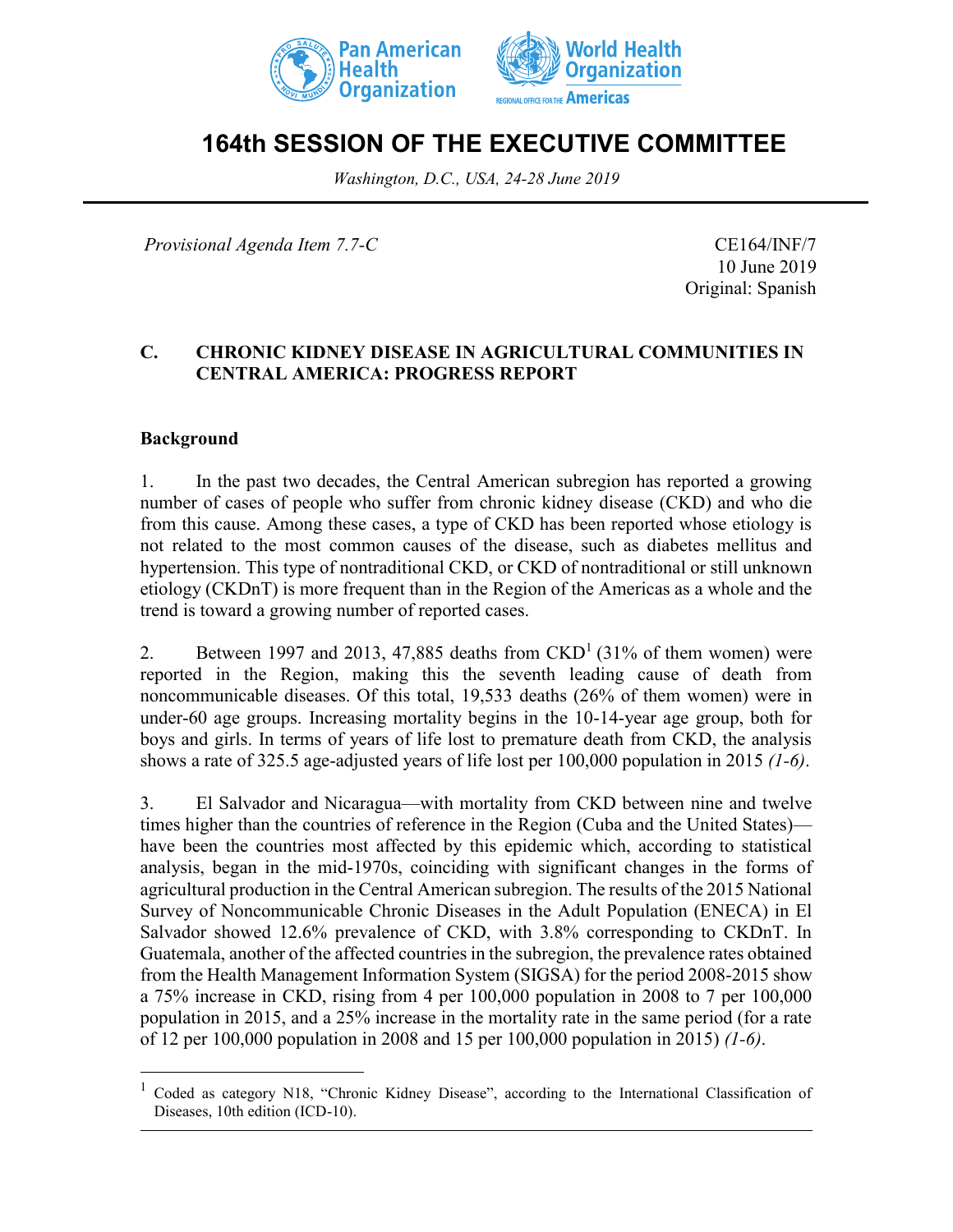4. In 2013, during the 52nd Directing Council of the Pan American Health Organization (PAHO), the Member States adopted Resolution CD52.R10 on Chronic Kidney Disease in Agricultural Communities in Central America *(7).* In 2015, the 54th Directing Council took note of the progress report on implementation of the resolution (Document CD54/INF/5-E), and the Director of the Pan American Sanitary Bureau indicated that, despite the work done, little concrete progress had been achieved to address the subject of chronic kidney disease in young people of working age *(1, 2)*.

5. This document reports on the progress achieved since the last progress report on the subject (Document CSP29/INF/7) *(8)*, presented in 2017 during the 29th Pan American Sanitary Conference, and since the conclusion of the interprogrammatic project approved by the Director of the Bureau in 2017 and implemented in Costa Rica, El Salvador, Guatemala, Honduras, Nicaragua, and Panama as an integrated response to the CKDnT emergency in agricultural communities in Central America. This project included the following lines of intervention: *a)* support action plans to strengthen local capacity for an comprehensive response to CKDnT in affected municipalities; *b)* increase the availability of policy options, tools, and technical support to strengthen interventions for the care of patients with CKD/CKDnT; *c)* strengthen advocacy and intersectoral action to prevent CKDnT; *d)* prepare technical guidance and tools and provide greater technical support to improve epidemiological, occupational, and environmental surveillance, in addition to registry systems, with emphasis on CKDnT; and *e)* implement a communication strategy that disseminates research findings and calls attention to CKDnT as an occupational disease *(2, 9)*.

### **Analysis on Progress Achieved**

6. Since 2017, the countries of Central America (Costa Rica, El Salvador, Guatemala, Honduras, Nicaragua, and Panama) have moved forward with interventions to strengthen national and local capacities for an integrated response to CKDnT, with emphasis on the municipalities most affected by this disease. In El Salvador, Guatemala, Honduras, and Panama, these municipalities have a population of more than four million inhabitants. In El Salvador, the agricultural areas of San Miguel and Usulután are being addressed; in Guatemala, the departments of Escuintla, Quetzaltenango, Peten<sup>2</sup>, and Chimaltenango; in Nicaragua, the municipality of Chinandega; and in Panama, the provinces of Coclé, Chiriquí, and Veraguas *(9)*.

7. Despite the countries' advances in the development of policies and tools aimed at boosting response capacity to treat patients in health services and strengthening interventions to care for people living with CKD and CKDnT, the response has been very uneven, with large gaps. Based on data from a self-evaluation conducted in November 2017 in a workshop on national dialysis and transplantation registries, it was possible to evaluate the target for access to renal replacement therapy (hemodialysis and peritoneal dialysis), set at 700 treatments per million population for 2019. Except for Panama, which

 $\overline{a}$ <sup>2</sup> Peten is the largest department in Guatemala and the one with the greatest risk of CKDnT.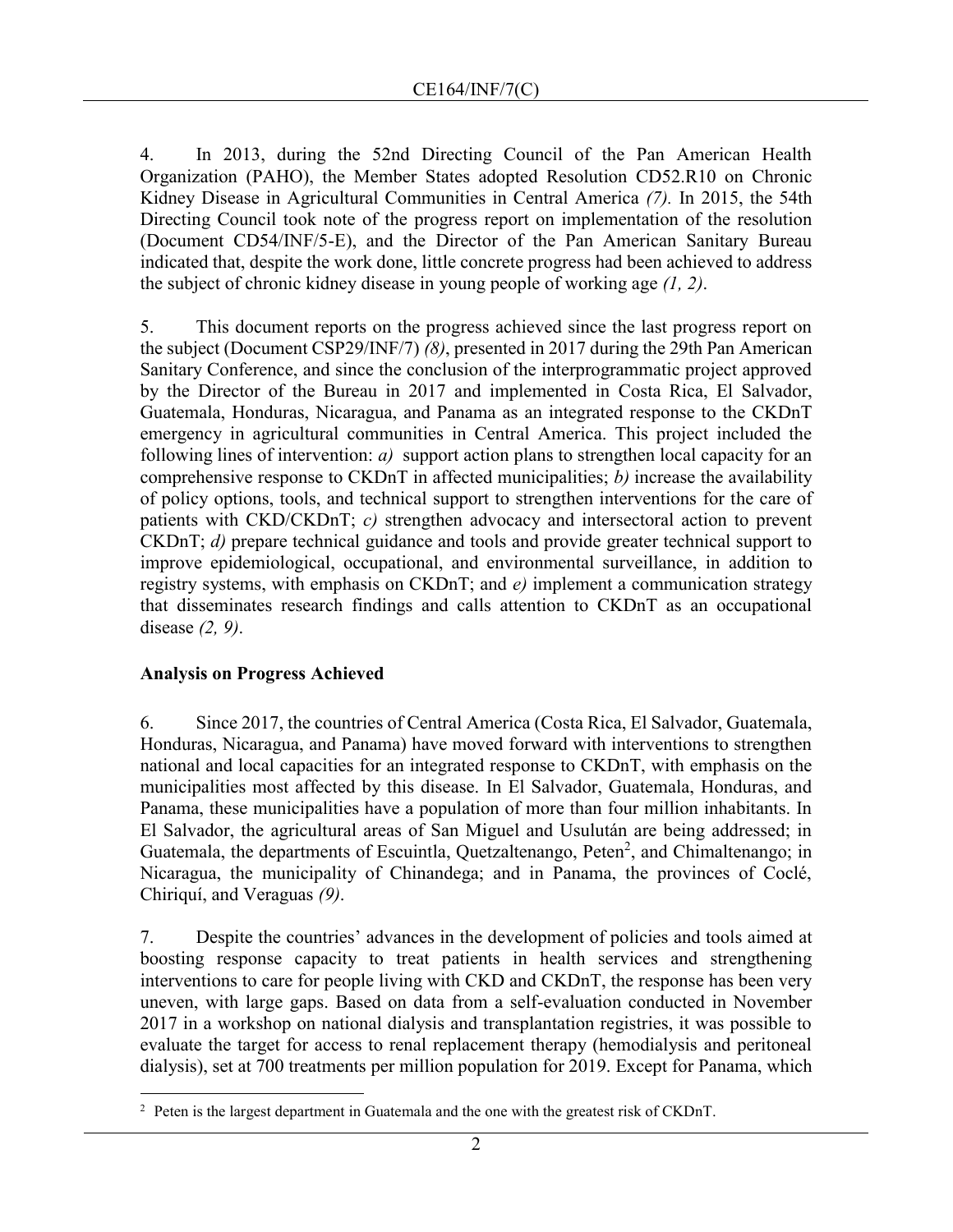has renal replacement rates higher than 600 per million population, the rest of the Central American countries are in the range of 300 to 600 per million *(9)*.

8. Costa Rica has implemented a protocol for the care of people with CKD in the health services network of the Costa Rican Social Security Fund. As a result, the country now has primary care professionals in the priority cantons who are able to diagnose and treat cases of CKD and CKDnT. Technical capacities were also strengthened through training on the donation and transplantation of organs, tissues, and cells *(9)*.

9. El Salvador has developed various tools to strengthen interventions aimed at selfcare and patient management. It also has guidelines for an integrated response to CKD and CKDnT, technical guidelines on continuous ambulatory peritoneal dialysis, guidelines for good clinical practice, guidance for patient self-care, clinical guidelines for internal medicine, and guidelines for transplants; and it has trained health workers in the 30 Ministry of Health hospitals and the five health regions in the use of PAHO's management tool for supplies and medicines. It also determined the equipment and supplies required by the Ministry of Health and the Salvadorian Social Security Institute (ISSS) for the treatment of patients with CKD *(9)*.

10. Guatemala has developed and distributed guidelines for treatment of CKD at the three levels of care, with emphasis on the first level, including guidance on laboratory work and medicines; and, through the PAHO virtual campus, it has trained personnel of the Ministry of Public Health and Social Welfare, at the first and the second levels of care, in the management of CKD, hypertension, diabetes, and cardiovascular diseases. Also, a study was carried out on the cost of treating CKD in Guatemala, in order to estimate the total cost (direct plus indirect costs) of each available option for renal replacement therapy *(9)*.

11. Honduras has reviewed and published protocols for hemodialysis and peritoneal dialysis. For its part, Nicaragua is now preparing a proposal to enhance the human dimension for patients with CKD and their family members: with this objective, the existing material has been reviewed and guides have been prepared with questions for key actors and focus groups in the municipalities of Chichigalpa and Malpaisillo. Finally, Panama held a training workshop introducing methodology for the preparation and adaptation of clinical practice guidelines; and it formed a working group that prepared, with PAHO support, national guidelines on the diagnosis and management of chronic kidney disease at the first level of care *(9, 10)*.

12. At the regional level, the virtual course for health teams of the first level of care on management of CKD has been completed by nearly 10,000 health professionals in the Region (about a thousand of them in Central America), and progress has been made in the preparation of a course on peritoneal dialysis for first level of care teams . In addition, a regional workshop on National Dialysis and Renal Transplantation Registries of Latin America was held, in coordination with the Latin American Society of Nephrology and Hypertension (SLANH), a nongovernmental organization in official relations with PAHO.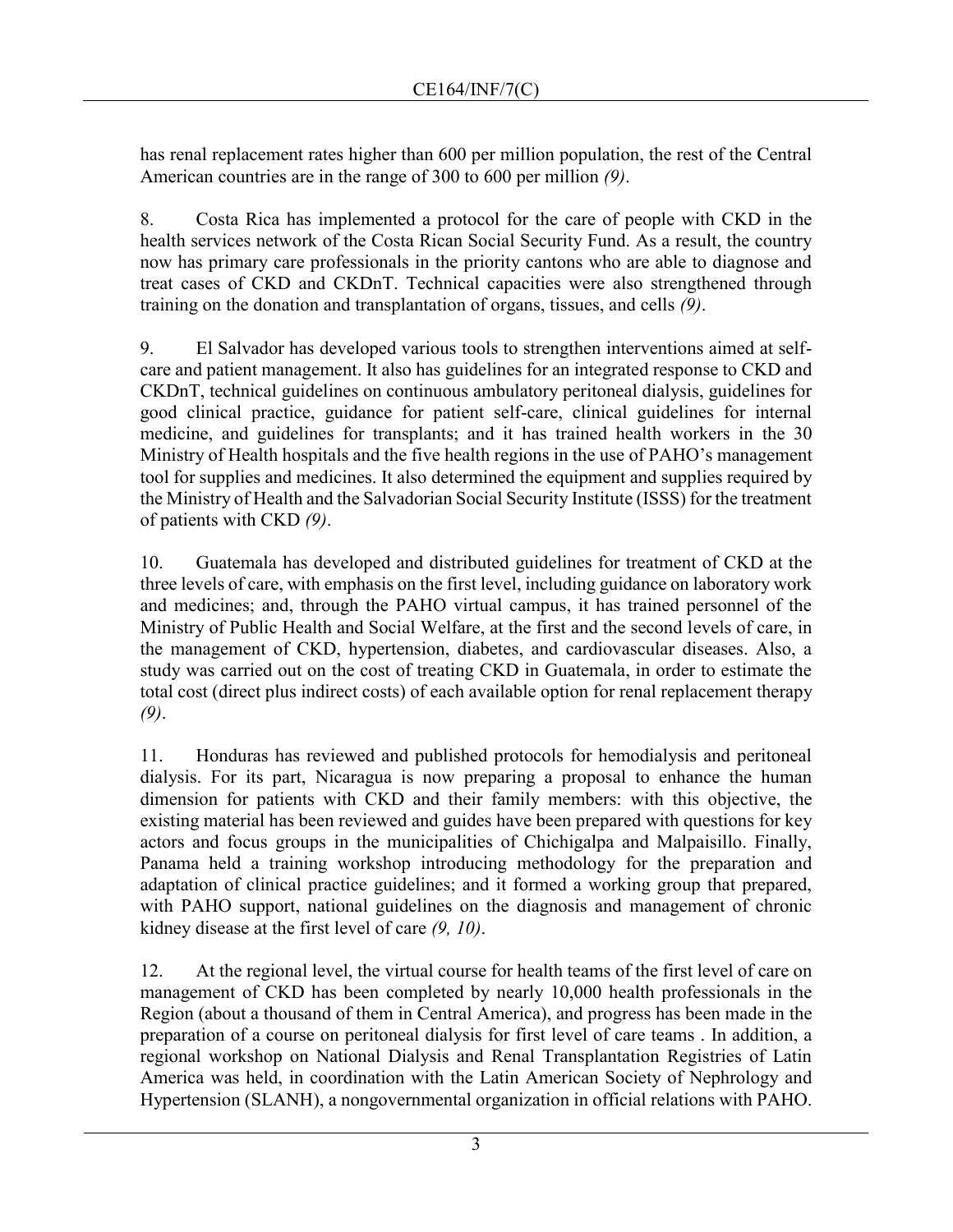A study was also carried out to evaluate renal replacement therapies and great asymmetry was observed among countries in the prevalence of patients in renal replacement therapy (both in terms of the general set of therapies available and in the specific aspects of each type of dialysis), as well as considerable differences in service procurement mechanisms, unit prices, and use of specific devices, in addition to serious difficulties in accessing consolidated information for efficient management of these aspects *(9, 11)*.

13. Countries have made progress in strengthening epidemiological, occupational, and environmental surveillance, and in registry systems, with emphasis on CKDnT. Costa Rica initiated surveillance of CKDnT and made efforts to improve registry, reporting, and analysis of cases and deaths from this disease. El Salvador moved forward in designing a comprehensive surveillance system for noncommunicable diseases, including comprehensive surveillance of CKDnT; it also made progress in reviewing and updating case definitions and the criteria for recording deaths. It also established a registry of patients in kidney dialysis in five Ministry of Health hospitals. In Guatemala, epidemiologists in health departments and hospitals received protocols for epidemiological surveillance of hypertension and diabetes, a manual for registering kidney dialysis and transplantation, and prevention guides. Also, protocols were reviewed and updated for epidemiological surveillance of noncommunicable diseases (diabetes mellitus, cardiovascular disease, cancer, and chronic kidney disease) and the Guatemalan Registry of Kidney Dialysis and Transplantation 2017 was officially presented. Nicaragua, for its part, began implementing a system of electronic clinical files developed for patients with CKD, built a web-based platform for this system, and provided computer technology for the clinics where patients with CKD are treated in the municipalities of Chichigalpa and El Viejo, where the system was validated. In Panama, the Ministry of Health approved the standards for the information system for epidemiological surveillance of CKD and provided training in the application of these standards for health workers in all health regions *(9)*.

14. At the regional level, an operational framework for integrated surveillance has been created (as a visual tool in HTML) and efforts have begun for a detailed description of integrated public health surveillance capacities for CKD and CKDnT, including indicators of occupational and environmental surveillance in four countries (Costa Rica, Honduras, Guatemala, and Panama). Also, a manual has been developed for public health surveillance of these diseases, which includes a set of defined indicators for epidemiological and clinical information; and an initial proposal (still in development) has been made for the environmental and occupational areas. With regard to occupational and environmental epidemiological surveillance, capacities have been developed for surveillance and control of dangerous exposures. A virtual course has been developed for integrated public health surveillance of CKD and CKDnT in order to guide health services personnel in strategies to mitigate the CKDnT epidemic and improve surveillance of CKD in the context of chronic diseases. A workshop was held on public health surveillance of both diseases, with the participation of key actors from Honduras and Panama (related to health, agriculture, statistics, and censuses, and labor). Results include the analysis of gaps in surveillance and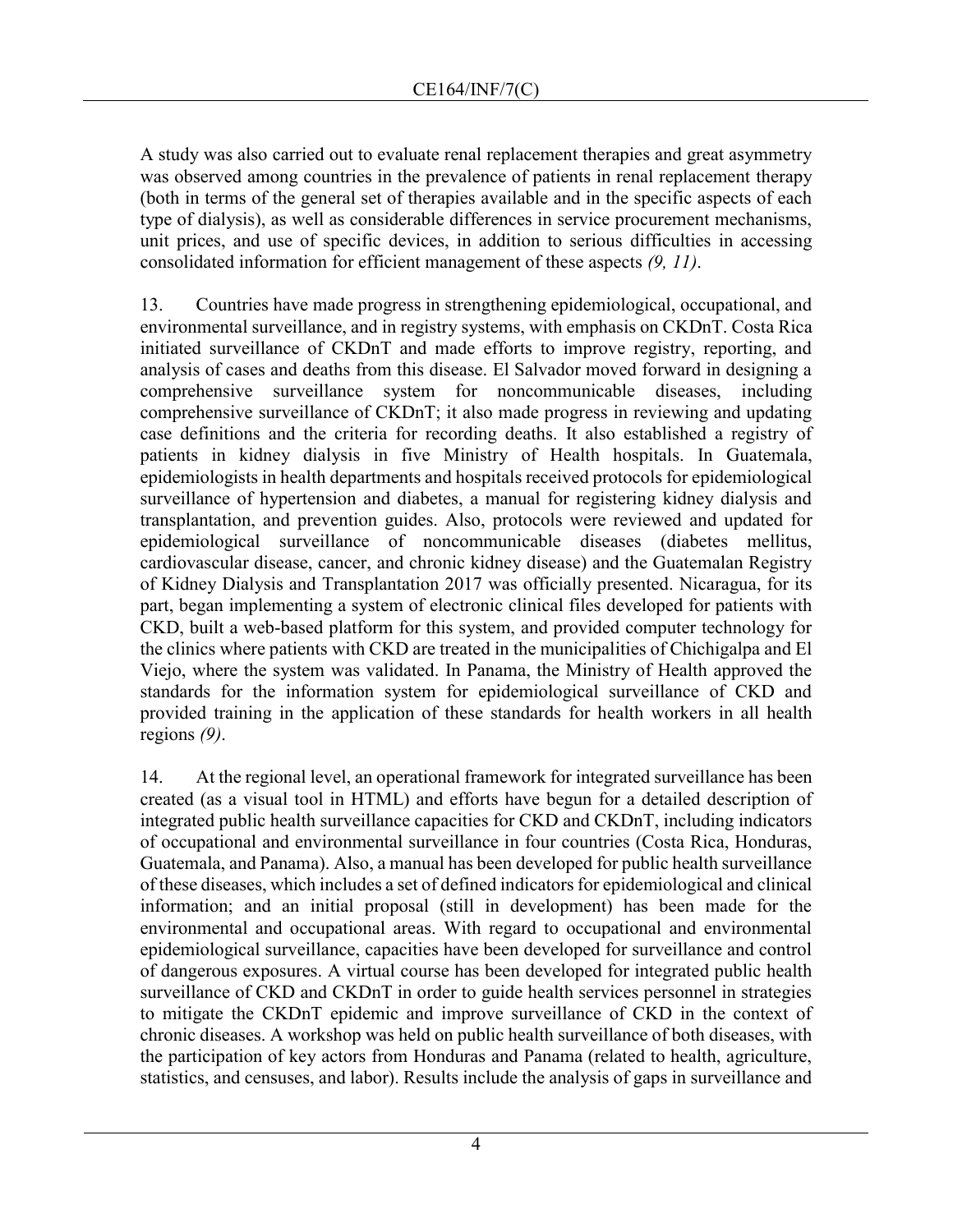proposals for integrated activities in a preliminary draft of an action plan for each country to strengthen public health surveillance of CKD and CKDnT *(9, 12)*.

15. Countries have strengthened mechanisms for advocacy and intersectoral action. Costa Rica prepared a road map for the Interinstitutional Commission on Mesoamerican Nephropathy, based on guidelines developed through a national forum on the subject. El Salvador issued a situation report on CKD, compiling the existing information on the country and identifying stakeholders (a total of 51 entities, including government organizations, agricultural cooperatives, social and community organizations, independent bodies, and international cooperation agencies). Guatemala developed and validated a municipal plan for CKD risk and prevention with agricultural workers. It also proposed a medical assessment process for the selection of agricultural workers, laboratory tests to evaluate renal function, and promotion of the use of the existing health services in Petén for CKD prevention, especially among agricultural workers involved in African palm oil production. Proposals have also been made for the promotion of healthy habits and lifestyles, emphasizing diet and hydration as preventive measures for CKD, as well as protection from exposure to agricultural chemicals. Nicaragua is encouraging civil society organizations, families, and affected individuals to take an active role in health promotion and in the prevention and care of CKDnT. The country has held monthly meetings in the España de Chinandega Departmental Hospital, with the participation of patients who are candidates for renal replacement therapy and patients who are in the two types of renal replacement therapy available in the unit. Panama, for its part, held a meeting to raise awareness of the situation of CKD in Coclé, aimed at social communicators in the main news media *(9)*.

16. The countries have implemented communication strategies to disseminate research findings and other activities, calling attention to CKDnT as an occupational and environmental disease. Costa Rica compiled research in a dossier published on the PAHO/WHO website in Costa Rica as part of the digital memory of the national forum on CKDnT, facilitating health workers' access to scientific literature on CKDnT. El Salvador reproduced materials (posters, promotional and information materials) aimed at raising awareness about CKD and health promotion at the community level and trained more than 300 health promoters in community health teams and more than 12 community organizations in the areas most affected by CKDnT, as well as distributing self-care guides. Two workshops were organized in Guatemala to disseminate the results of the annual operational plan for the project among various actors and authorities of the Ministry of Public Health and Social Welfare. Honduras implemented a communication strategy, promoting virtual courses on CKD and related subjects among first level of care teams. Printed materials were prepared, and health workers were trained in the use of social networks to raise awareness of the issue. Nicaragua systematized research on CKD and evaluated the quality of the related gray literature. Also, a virtual course was given on determinants and risk factors of CKD. The country prepared educational materials on the disease, including how to incorporate the human factor with patients and families when addressing the disease. Panama prepared a communication strategy on CKD and CKDnT in the province of Coclé *(9)*.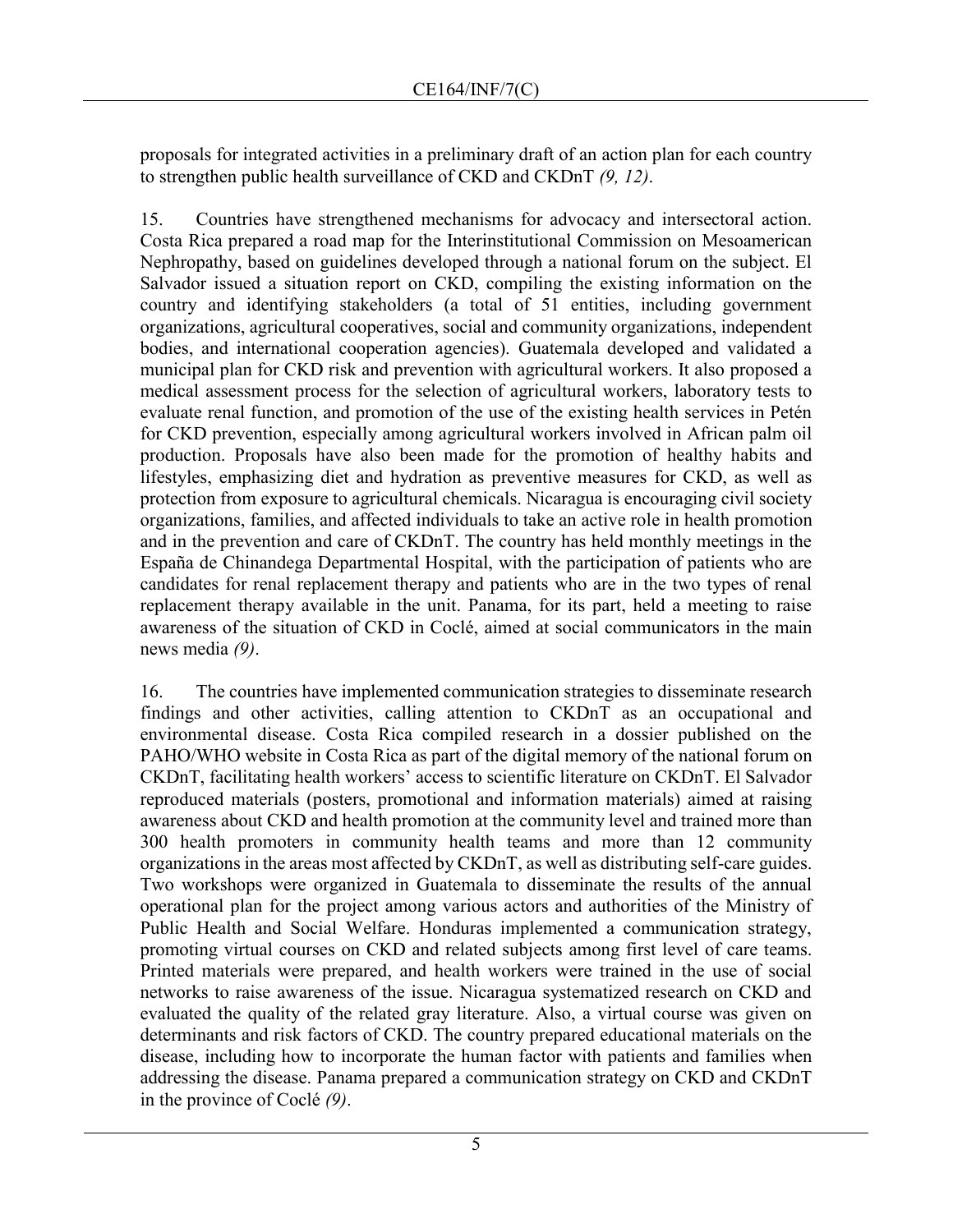17. At the regional level, progress was made in the harmonization of standards and processes for research on CKDnT in order to improve the quality of standardized protocols for cross-sectional, case-control, and cohort studies, including questionnaires and the associated informed consent forms. A causality framework was developed for CKDnT, with technical documents that include a systematic review and meta-analysis of the evidence. Research carried out in Central America on CKDnT was identified. Research priorities for the Region were established and disseminated in various entities, including the research committee of the Council of Ministers of Health of Central America and the Dominican Republic (COMISCA). The committee met in Panama, where it adopted the regional research agenda and prepared an operational research plan for Central America and the Dominican Republic that includes CKDnT as a research topic *(9, 13, 14)*.

#### **Action Necessary to Improve the Situation**

18. Given the progress and challenges facing the countries with regard to CKDnT, it is recommended to continue advancing in the following areas:

- a) Strengthen local capacity for a comprehensive response to CKDnT in the affected municipalities.
- b) Develop options for policies, tools, and technical support to strengthen interventions for the care of people living with CKD and CKDnT.
- c) Strengthen epidemiological, occupational, and environmental surveillance, as well as registry systems, with emphasis on CKDnT.
- d) Intersectoral advocacy and action for the prevention of CKDnT.
- e) Advance in the implementation of the research agenda and strengthen national and international partnerships to promote the use of scientific evidence in public policymaking and in practice, which will help strengthen the health system and access to services.
- f) Improve communication and the exchange of information, research results, experiences, tools, guidelines, and protocols; and strengthen cooperation among countries to increase their response capacity, advocacy, and intersectoral action to tackle this problem.

### **Action by the Executive Committee**

19. The Executive Committee is requested to take note of this report and provide any comments it deems pertinent.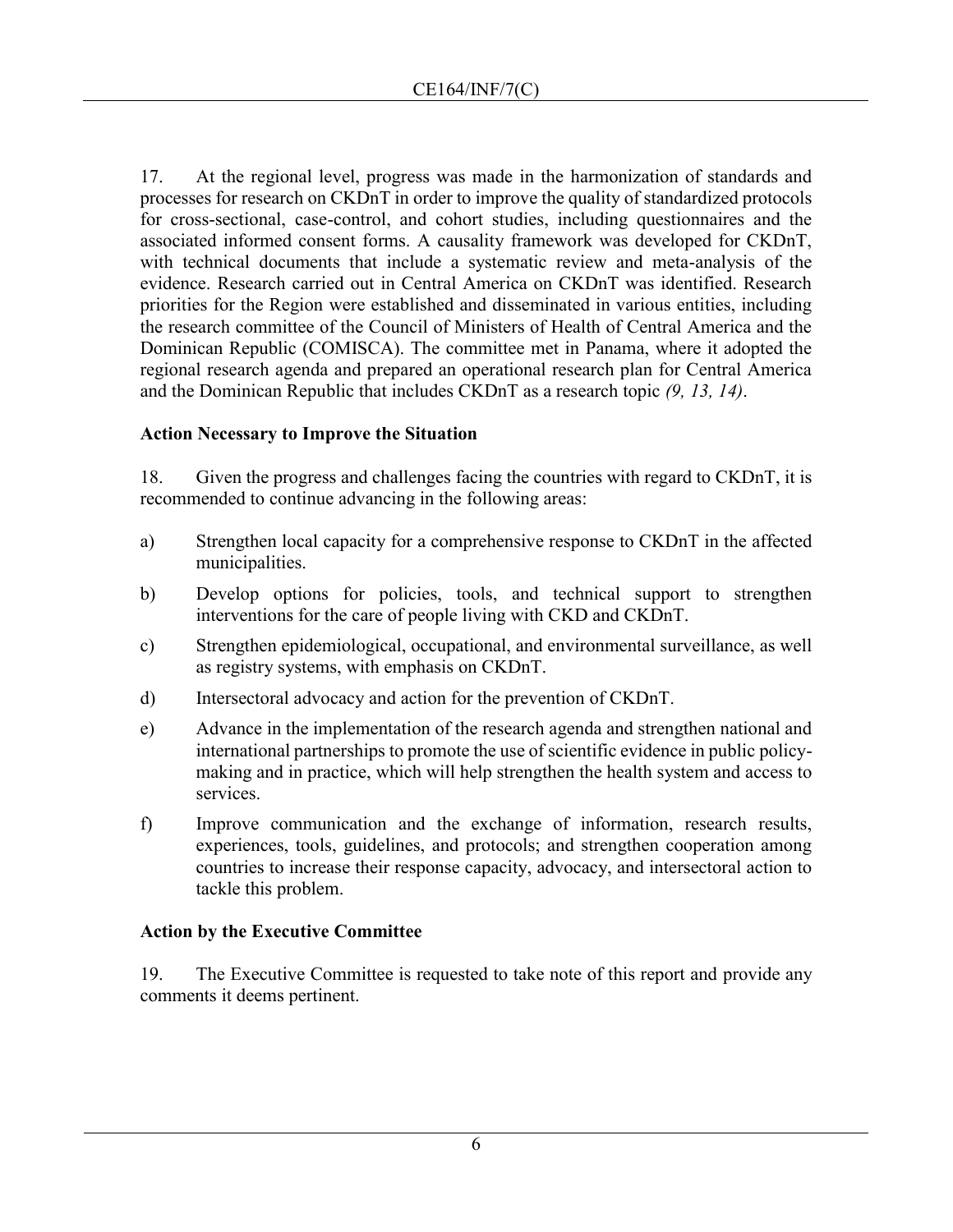# **References**

- 1. Pan American Health Organization. Final report [Internet]. 54th Directing Council of PAHO, 67th session of the Regional Committee of WHO for the Americas; 2015 Sep 28 to Oct 2; Washington, DC. Washington, DC: PAHO, 2015 (Document CD54/FR) [cited 2019 May 29]. Available from: [https://www.paho.org/hq/dmdocuments/2016/CD54-FR-e.pdf.](https://www.paho.org/hq/dmdocuments/2016/CD54-FR-e.pdf)
- 2. Pan American Health Organization. Chronic Kidney Disease in Agricultural Communities in Central America [Internet]. 54th Directing Council of PAHO, 67th session of the Regional Committee of WHO for the Americas; 2015 Sep 28 to Oct 2; Washington, DC. Washington, DC: PAHO, 2015 (Document CD54/INF/5/E) [cited 2019 May 29]. Available from: [https://www.paho.org/hq/dmdocuments/2015/CD54-INF-5-E-e.pdf.](https://www.paho.org/hq/dmdocuments/2015/CD54-INF-5-E-e.pdf)
- 3. MEDICC Review [Internet]. MEDICC. Enfermedad renal crónica azota comunidades agrícolas [selección de artículos traducidos]; [cited 2015 Jan 15]. Available from: [http://www.medicc.org/mediccreview/index.php?issue=32.](http://www.medicc.org/mediccreview/index.php?issue=32)
- 4. Orduñez P, Nieto J, Martinez R, Soliz P, Giraldo G, Mott SA, Hoy WE. Chronic kidney disease mortality trends in selected Central America countries, 1997–2013: clues to an epidemic of chronic interstitial nephritis of agricultural communities. J Epidemiol Community Health [Internet]. 2018 [cited 2019 Mar 25];72:280-286. Available from: [https://jech.bmj.com/content/72/4/280.](https://jech.bmj.com/content/72/4/280)
- 5. Martinez R, Soliz P, Caixeta R, Orduñez P. Reflection on modern methods: years of life lost due to premature mortality—a versatile and comprehensive measure for monitoring non-communicable disease mortality. Int J Epidemiol. 2019 Jan 9 [cited 2019 Mar 25]; [prior publication in digital format]. doi: 10.1093/ije/dyy254. Available from:

[https://academic.oup.com/ije/advance-article/doi/10.1093/ije/dyy254/5281229.](https://academic.oup.com/ije/advance-article/doi/10.1093/ije/dyy254/5281229)

6. El Salvador, Instituto Nacional de Salud. Resultados relevantes. Encuesta Nacional de Enfermedades Crónicas en població adulta de El Salvador. ENECA-ELS 2015 [Internet]. El Salvador: Instituto Nacional de Salud; s.f. [cited 2019 Mar 25]. Available from:

[https://www.salud.gob.sv/archivos/comunicaciones/archivos\\_comunicados2017/pdf/p](https://www.salud.gob.sv/archivos/comunicaciones/archivos_comunicados2017/pdf/presentaciones_evento20032017/01-ENECA-ELS-2015.pdf) [resentaciones\\_evento20032017/01-ENECA-ELS-2015.pdf.](https://www.salud.gob.sv/archivos/comunicaciones/archivos_comunicados2017/pdf/presentaciones_evento20032017/01-ENECA-ELS-2015.pdf)

7. Pan American Health Organization. Chronic Kidney Disease in Agricultural Communities in Central America [Internet]. 52nd Directing Council of PAHO, 65th session of the Regional Committee of WHO for the Americas; 2013 Sep 30 to Oct 4; Washington, DC. Washington, DC: PAHO, 2013 (Resolution CD52.R10) [cited 2019 Jan 15]. Available from:

[https://www.paho.org/hq/dmdocuments/2013/CD52-R10-e.pdf.](https://www.paho.org/hq/dmdocuments/2013/CD52-R10-e.pdf)